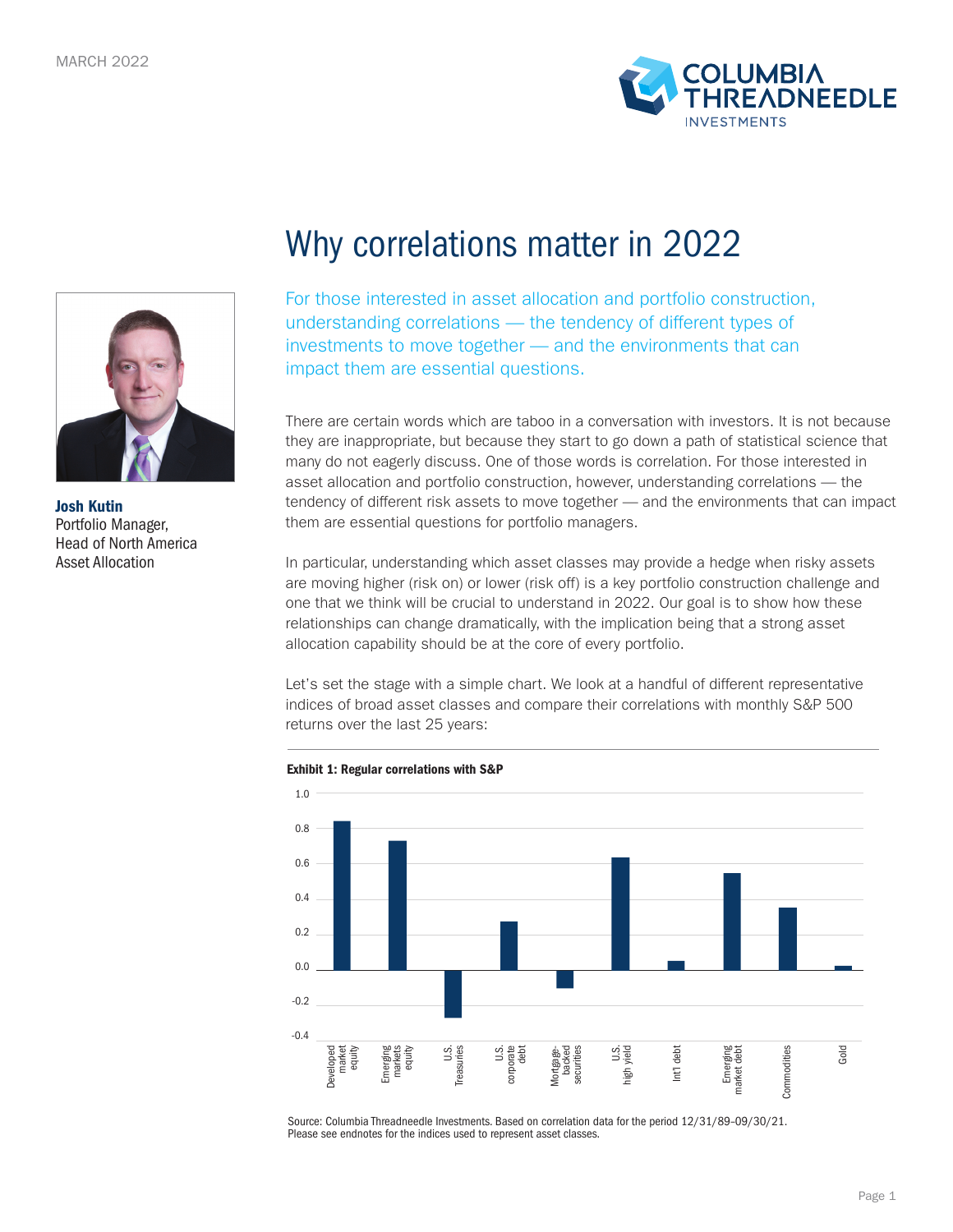This chart should not come as a surprise to many investors:

- **Equity markets tend to move together.**
- Treasuries and equities have exhibited negative correlations over this period, leading to Treasuries widespread use as a hedge or "flight-to-quality" asset when equities drop.
- Credit markets, particularly lower quality markets such as high yield and emerging market debt, have moved in a similar direction as equities.
- Commodities overall have moved along with equity, although gold remains an asset class with its own dynamics.

If we stopped here, we would come to similar conclusions about "risk on" and "risk off" asset classes as many other analyses have shown.

However, correlations are unstable. As an example, if we carve out two key pairs — U.S. equities and Treasuries, and U.S. equities and commodities — we can see some evolving patterns over time:



Exhibit 2: 24m rolling correlation of S&P with ...

In the 1980s, Treasuries had a positive correlation with equities, moving alongside these risky assets; at the same time, commodities had a negative correlation with equities and could be relied upon as a hedge. But since the mid 1990s, Treasuries have become a negatively correlated asset. And in the period since the Great Financial Crisis, commodities have had a strong positive relationship with equities.

Perhaps describing correlations as "unstable" is enough to make a case for a refined approach to their application. But we can take this a step further by looking at the correlation patterns across different outside variables. We will look at three factors that are particularly topical as we enter 2022: (1) volatility, (2) inflation and (3) valuation to understand how correlations might behave depending on those factors.

Source: Columbia Threadneedle Investments. Based on correlation data for the period 12/31/89–09/30/21. Please see endnotes for the indices used to represent asset classes.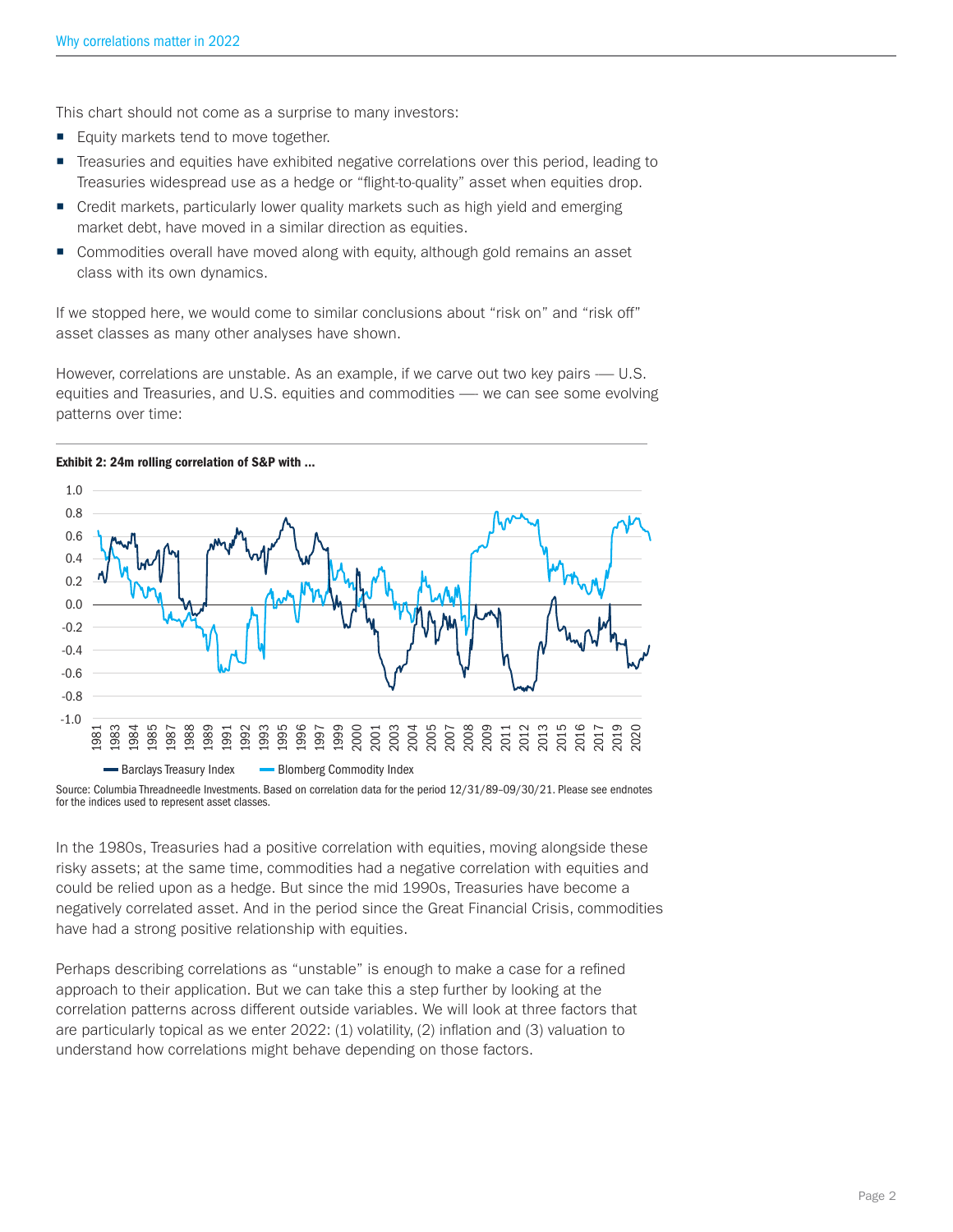#### Correlations in volatile markets

The essence of this analysis will be the same regardless of what the factor is considering U.S. equity and Treasury correlations over the same 25 year period. We then look at an external factor, such as equity market volatility (as measured by standard deviation) observed over each month. We can bucket those volatilities into as many different groups as we want — here we use five equal quintiles. We can then observe the correlation patterns within each of those quintiles to examine any unique patterns. With 10 asset classes and five quintiles, there is a lot of data we can visualize, so we will focus on the relationships that appear to change the most over the different buckets:



Exhibit 3: Correlations with the S&P 500 change depending on market volatility

Source: Columbia Threadneedle Investments. Based on monthly standard deviation for the period 12/31/89–09/30/21. Please see endnotes for indices used to represent asset classes.

In looking at differing environments of market volatility, the most interesting relationships are across these "risk on" assets. There's a classic saying to the effect of, "In a time of crisis, all correlations go to 1." There are fundamental reasons this could be true, such as a liquidity squeeze if investors are indiscriminately selling their assets wherever and however they can. But that saying is hard to visualize in the context of a single correlation number across a long period. Here, we can see that correlations with U.S. equities are highest for each of these "risk on" assets when volatility is highest. And, in the case of the lowest market volatility bucket, the correlations drop considerably.

The asset allocation implications are critical. Consider the correlation of commodities and U.S. equities — in the highest volatility bucket, it's 0.50, and in the lowest bucket it's -0.03. An investor who chooses commodities for "diversification" purposes will have a very different experience in each of those two buckets. In the lowest volatility bucket, commodities are effectively moving to their own beat and can reduce risk while (hopefully) adding return. But in the highest volatility bucket, they are much less likely to provide ballast if equities are declining. Similar dynamics are true here across all of these assets to a lesser degree.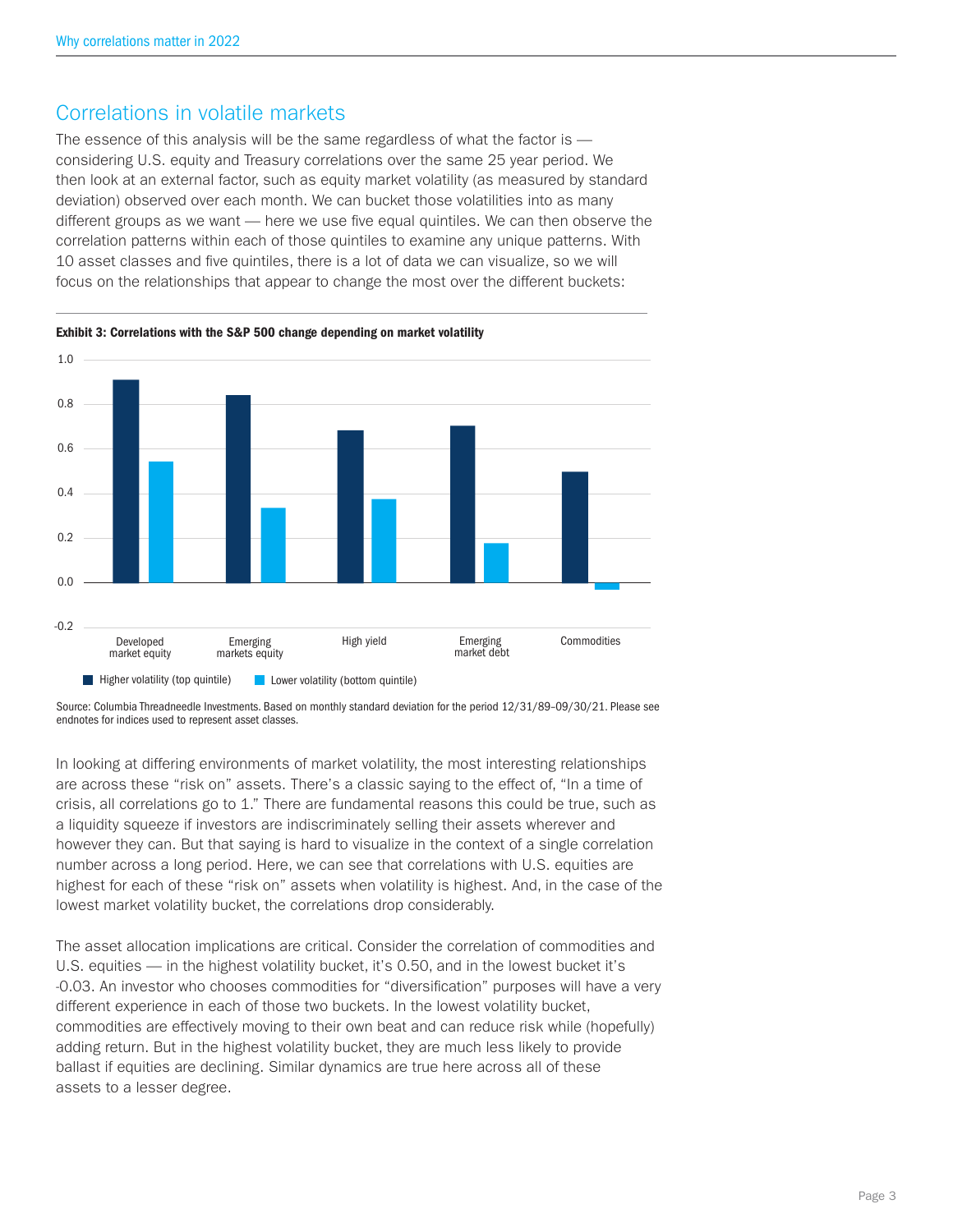#### Correlations in inflation environments

Inflation has been top of mind for investors since mid-2021, as economies reopened and supply chains faltered. And heading into 2022, inflation is expected to be continue to be front-and-center as a consideration in asset allocation. One of the challenges with any conversation on "inflation" is what to use as a definition. There are slow moving inflation measures which respond to market data such as changes in energy prices (e.g., CPI). There are forward looking measures, called "breakevens", which can interpret expectations, and there are inflation surprise indexes that captures a typical market response when data is released — i.e., are inflation measures like CPI exceeding or falling short of market consensus?

As in our volatility analysis above, we can create five distinct categories of higher and lower inflation using inflation surprise data. And when we do, we see some huge changes in correlations between equities and various types of bonds.



Exhibit 4: Correlations with the S&P 500 change depending on the inflation environment

Source: Columbia Threadneedle Investments. Based on monthly inflation surprise data for the period 12/31/89–09/30/21. Please see endnotes for the indices used to represent asset classes.

Here, one can see a correlation of -0.06 between U.S. equities and Treasuries in the highest months of inflation surprise, and a correlation of -0.67 in the lowest months. Treasuries' role as a hedge in a portfolio can change considerably depending on the degree of inflation surprise in the market. Since so many asset allocation decisions are framed on exchanging stocks and bonds, these dynamics, as well, are critical to understand.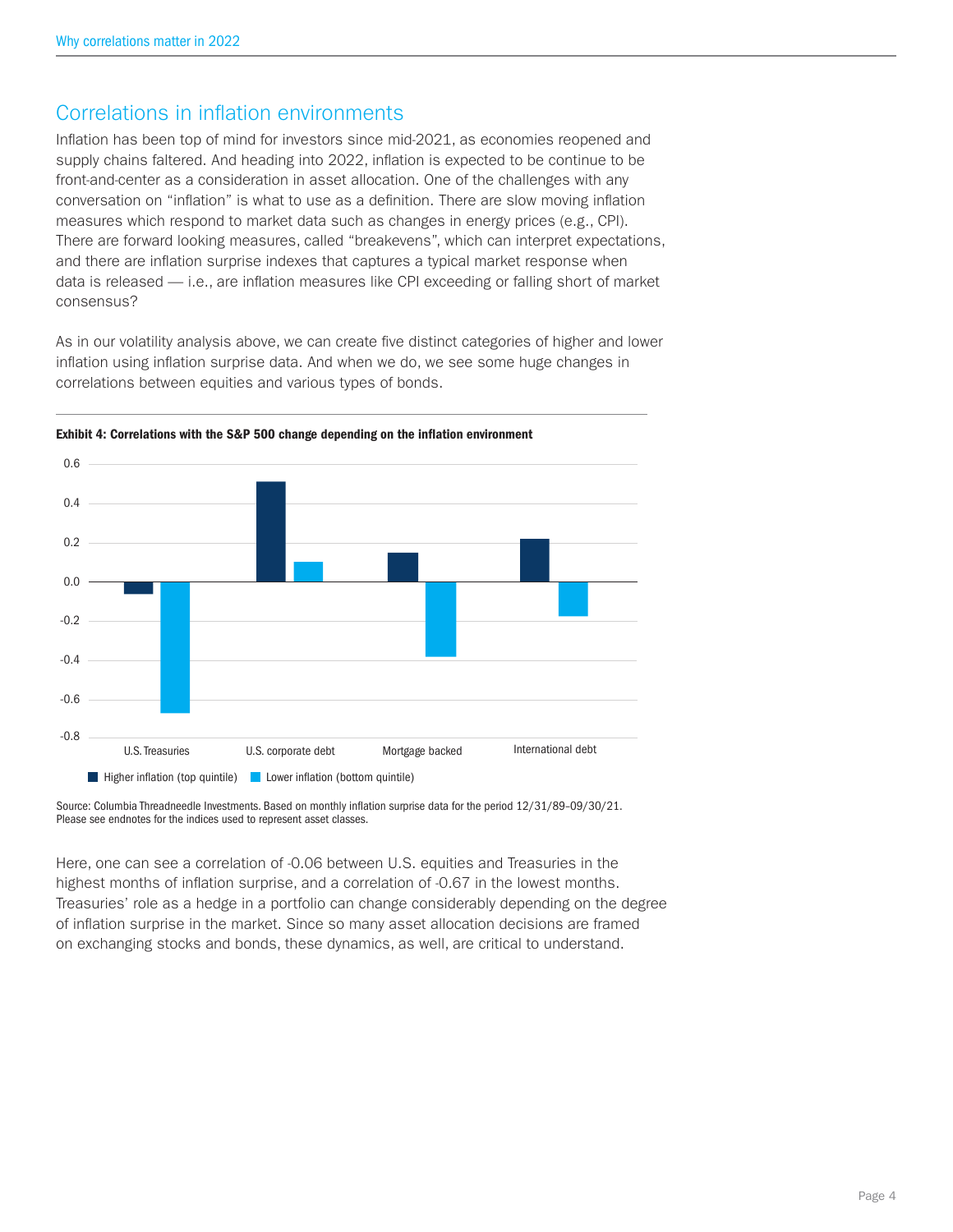

### Correlations in valuation environments



Source: Columbia Threadneedle Investments. Based on monthly P/E data for the period 12/31/89–09/30/21. Please see endnotes for indices used to represent asset classes.

One last topical discussion would be valuation. With U.S. equity markets near all-time highs, there is much attention on how markets behave at these lofty levels. Here, we can see a few key diverse dynamics. High-yield bond and commodity correlations with equities appear lower when valuations are high. And Treasury correlations appear closer to neutral in the bucket of highest valuation. Yet again, we can see meaningful shifts in correlation dynamics, in this case, depending on the valuation environment.

So what to do with all of this information? A set it and forget it asset allocation decision, such as a static 60% equity/40% fixed-income portfolio clearly has embedded flaws in protecting from loss given the unstable correlation relationships that we have shown above. In contrast, an active asset allocation approach, which adapts to different market environments, can adjust allocation decisions to the changing dynamics we have demonstrated above. For example, if we believe inflation surprise will continue into the next year, it has meaningful implications to the interactions of stocks and bonds in a portfolio. Model portfolios, in particular, can benefit from an understanding of these dynamics.

Clearly, these are complex relationships (our analysis does not even cover how correlations may be impacted in multivariable environments such as high inflation and high valuation). The impacts for portfolios can be meaningful, with widely varying outcomes for investors who have the means to conduct this type of analysis on an ongoing basis and those who do not. Heading into a year when volatility, inflation and valuation will continue to be top-ofmind for investors, we think that understanding how to respond to these dynamics will be an essential component of successful asset allocation.